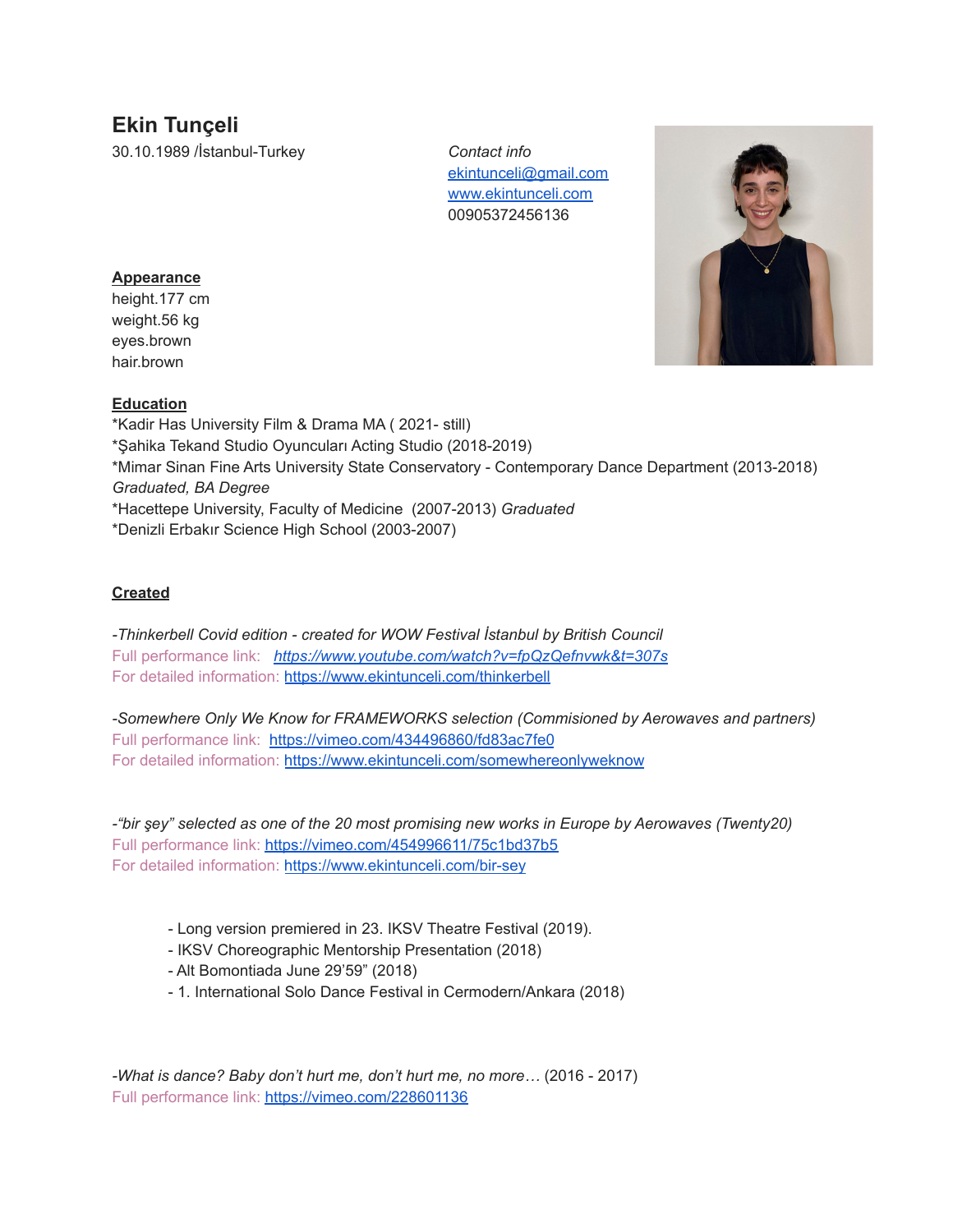For detailed information: <https://www.ekintunceli.com/wdbdhmdhmnm>

- 3. Visibility in Art Festival İstanbul and İzmir
- Young Choreographers 06 İstanbul
- METU 14.Contemporary Dance Festival Ankara
- *-Selfie*

Full performance link: <https://vimeo.com/225487715> For detailed information: <https://www.ekintunceli.com/selfie> -Opening Performance of RJNR project in Sub Çanakkale (2018)

-2. Visibility in Art Festival –İstanbul (2015)

*-Do* - 1. Visibility in Art Festival – İstanbul (2014)

Choreographies for Boğaziçi Jazz Choir, Boğaziçi Youth Choir, Ag34 Choir, MAGMA Choir (2014-2016)

### **Performed in**

-Thinkerbell - Covid edition // Ekin Tunçeli (2021)

-The Map of Empathic Society // The Rodina ( 5. Design Biennial İstanbul, 30 Oct 2020)

-The Well // Başak Günak ( Arter İstanbul , premiered in 27 Feb 2020 )

- Hisler Arşivi: İstanbul // Gizem Aksu (Moda Sahnesi) (2019-still)

-Alice Musical // BKM+ID+Zorlu Production - Cover Cast Dancer (2018- still)

- -Political Imagineries // Gizem Aksu *Residency Presentation* (2018)
- "bir şey" // Ekin Tunçeli (2019)

-DoKuMan in IKSV Theatre Festival with TalDans Company (2018)

-(Ellipsis) // Fatih Gençkal (2017-2018 season)

-Hyperboreans (Interdisciplinary video,music and dance performance by klank.ist )(2018)

-Nure Onne (Improvised dance and music performance by klank.ist ) (2018)

-Study for Eternal Return // Clement Layes (2016-2017)

- -Rent Musical Ensemble and Dancer (2016)
- -Şehir-Orman İstanbul State Opera Ballet Modern Dance Company by Beyhan Murphy (2015)
- -Dance School IST Harriet Plewis (2015)
- -Güneşin Bıyıkları // Aslı Bostancı (2015)

-Boğaziçi Jazz Choir (2014-2016) ( Singer- alto1)

- -"……altı" //Tuğçe Tuna Dancer (2014)
- -In The Heights Musical- as Carla Lemur Sanat- Ankara (2013)
- -Kaybolma Dance Theater bySANAT- Ankara (2012)

### **Collaborations with:**

-Klank.ist *an Istanbul based group working on audio-visual installations and transdisciplinary music projects.* Organising monthly open improvisation sessions *klank.ist impro.* For more information : [www.klank.ist](http://www.klank.ist)

- Boğaziçi Jazz Choir <http://www.bogazicicazkorosu.com/>